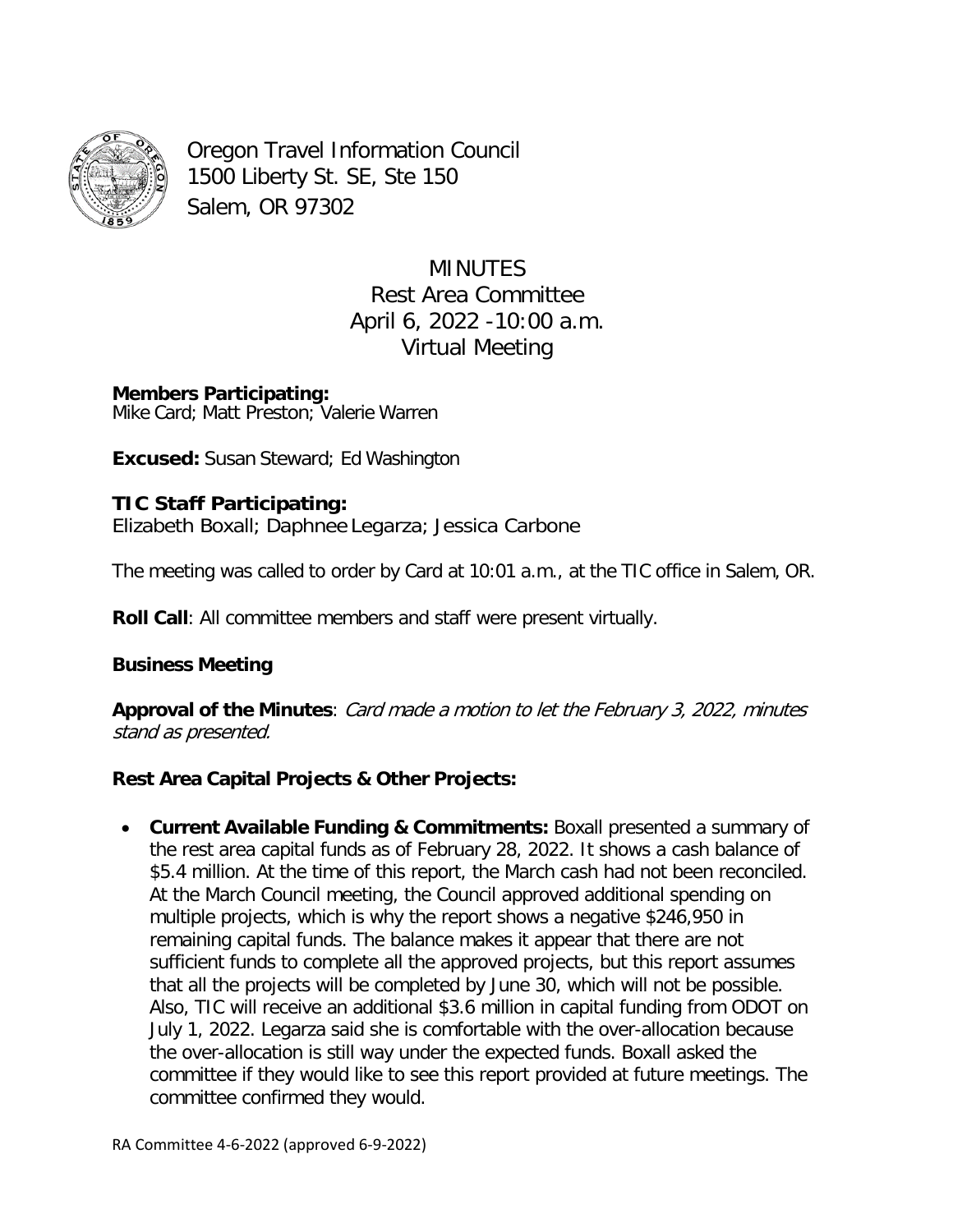- **Priority One ADA Companion Restroom Project Updates:** Legarza said the historical and cultural resource reconnaissance survey has been completed and sent to SHPO (State Historical Preservation Office), The Confederated Tribes of Warm Springs, and Columbia River Gorge National Scenic Area for review and comment. The permit process is still in planning with WASCO County. The engineering firm has been placed as a co-applicant on the land use planning permit so there won't be any lapses in communication during the transition to the new Rest Area Program Administrator. Although, not completed the permitting process is far enough along that, staff has begun preparing the project to go out for bid so it can be started as soon as the permits are ready. Staff anticipates receiving the final plans and structural calcs this week for The Maples project and submitting that information to Marion County for the building permits next week. The Maples project's timeline will be a little bit ahead of Memaloose because the Marion County permitting process isn't as complex as Wasco County. Legarza informed the committee that the staff has been working with the design engineers to find cost savings during the construction phase. The forest fire that came through last September affected the land around the rest area, especially around the fence line. There is an opportunity to use the excavated dirt material from the new pavement area to raise the grade of some low areas. It is also possible to use some of the ground-up old pavement as a base for some of the new paved areas. This will create savings in hauling and disposal fee costs.
- **ODOT Coordinated Pavement Rehabilitation Projects:** Legarza said during the March meeting, Council approved funding for two projects that ODOT would like to move ahead with this summer, at Gettings Creek and Oak Grove. The Gettings Creek project has gone out for bid. There were four bids received ranging from \$187,000 to \$234,000. The lower bidder was River Bend Construction, Inc. Weather permitting, the contractor hopes to begin work in April or May, which means this project will be completed before the World Athletics Championships occur in Eugene. ODOT will manage the project and oversee the contractor, TIC staff will be there to facilitate on-site. ODOT estimates the rest area will be closed for about a week. Preston asked if any kind of press releases or media is done to share the work that TIC is doing in the rest areas, such as cost savings or the coordination of improvement projects in the rest areas. The committee then discussed possible outreach to the public about the work the agency is doing. The Oak Grove project has not gone out to bid yet, but Legarza is staying in contact with ODOT to hopefully see the project begin soon. Santiam is another pavement project that has been designed, but ODOT does not believe they will be able to complete the project this year. Legarza hopes to continue this partnership and has looked at ODOT's upcoming highway projects that are going by any of TIC's rest areas through 2026 to suggest possible future projects.
- **Baker Valley and Charles Reynolds Rest Area Rehabilitation Project – Additional Pavement Design Services:** Card thanked Legarza for the content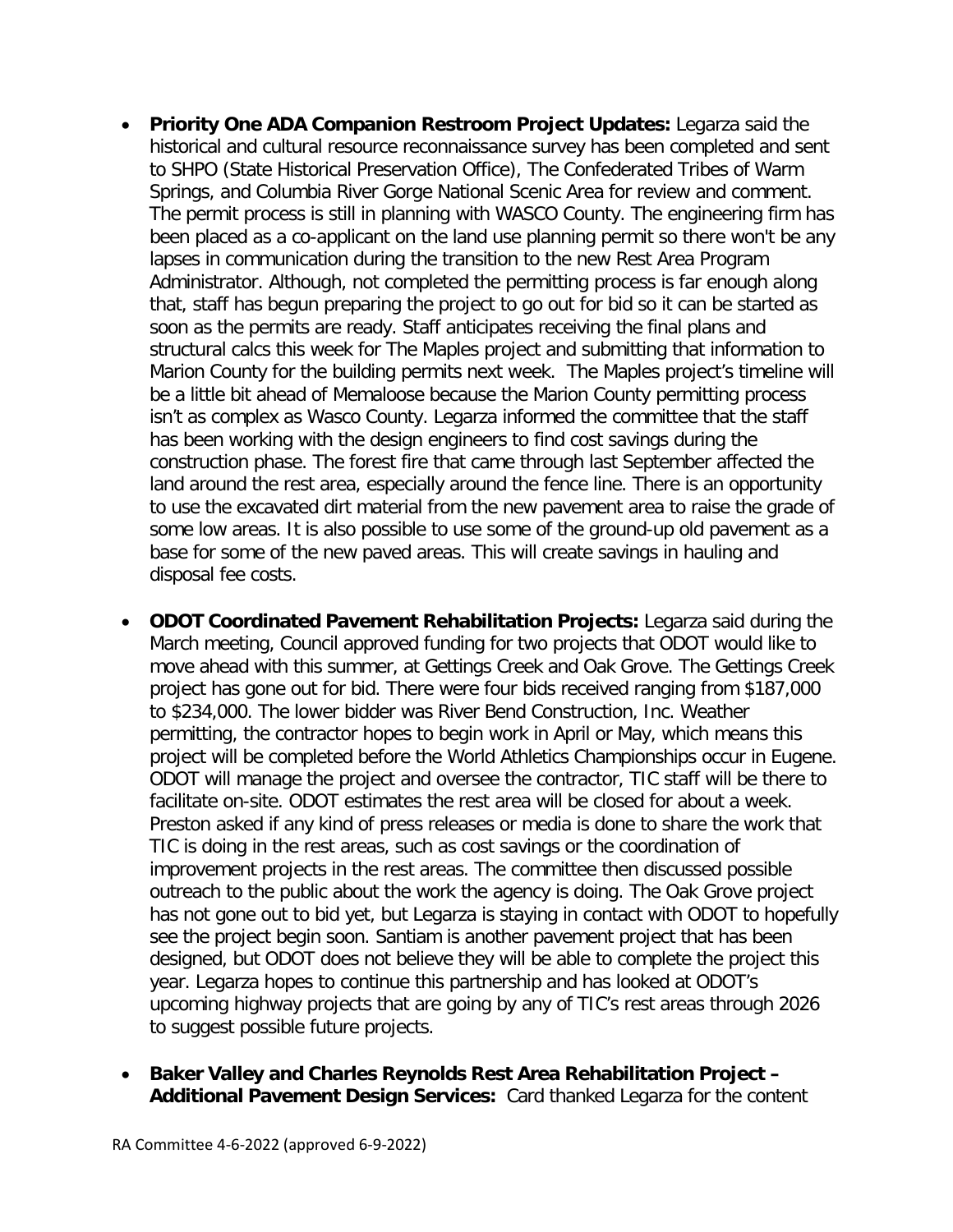and thoroughness of the informational memo. While progress continues on the design work for the ADA projects at Deadman Pass, Barker Valley, and Charles Reynolds it was discovered upon closer analysis of the existing pavement conditions, that a pavement and geotechnical engineering analysis is needed to determine the design and construction parameters of the reconstructed and new pavement areas at Baker Valley and Charles Reynolds. Staff is requesting the committee recommend approval of an additional \$36,000 for pavement design services to the approved costs for design services of \$168,360 for a total of \$204,360, to Council. The committee then discussed possible considerations for future pavement designs.

Warren made a motion to approve recommending an increase to the originally approved design services cost of \$168,360 for Deadman Pass, Baker Valley, and Charles Reynolds by \$36,000 for pavement design services at Barker Valley and Charles Reynolds, for an overall cost of \$204,360 to Council. Preston seconded. Vote 3-0.

### **Performance Measures:**

•**Status of Performance Measures/ Rest Area Inspections:** Legarza said inspections have been completed at Deadman Pass, Stanfield, Boardman, Memaloose, Beaver Marsh, Midland, Suncrest, Manzanita, and Cabin Creek. All of the inspected rest areas are looking great. Their major working components are in good working order. The staff and leadership in the field are doing great work.

Rest Area leadership and Supervisors have come up with four performance measures to report to Council bi-annually.

- 1. DEQ Monitor and Testing: DEQ water pollution control facilities permit. Any non-compliance can result in increased requirements and fines. All required tests must be completed on time. Anything under 100% compliance will result in follow-up with the rest area staff.
- 2. Water Quality Monitoring and Testing: All tests must be submitted on time and submitted to the water authority. Any non-compliance can result in increased requirements and fines.
- 3. Opiniator Alert Responsiveness: Staff will track responsiveness to any alerts received on the Opiniator system. This includes the number of closed and resolved alerts and the timeliness of the response.
- 4. Cost Measures: Staff will report supply expenses at each rest area per rest area visitor.

Although it is not a performance measure, staff will also be sharing information gathered from the Opiniator Survey Report. Visitors that use Opiniator are requested to take a short survey to rate the cleanliness of the restrooms, availability of supplies, safety, and the overall conditions of the grounds.

### **Other Business:**